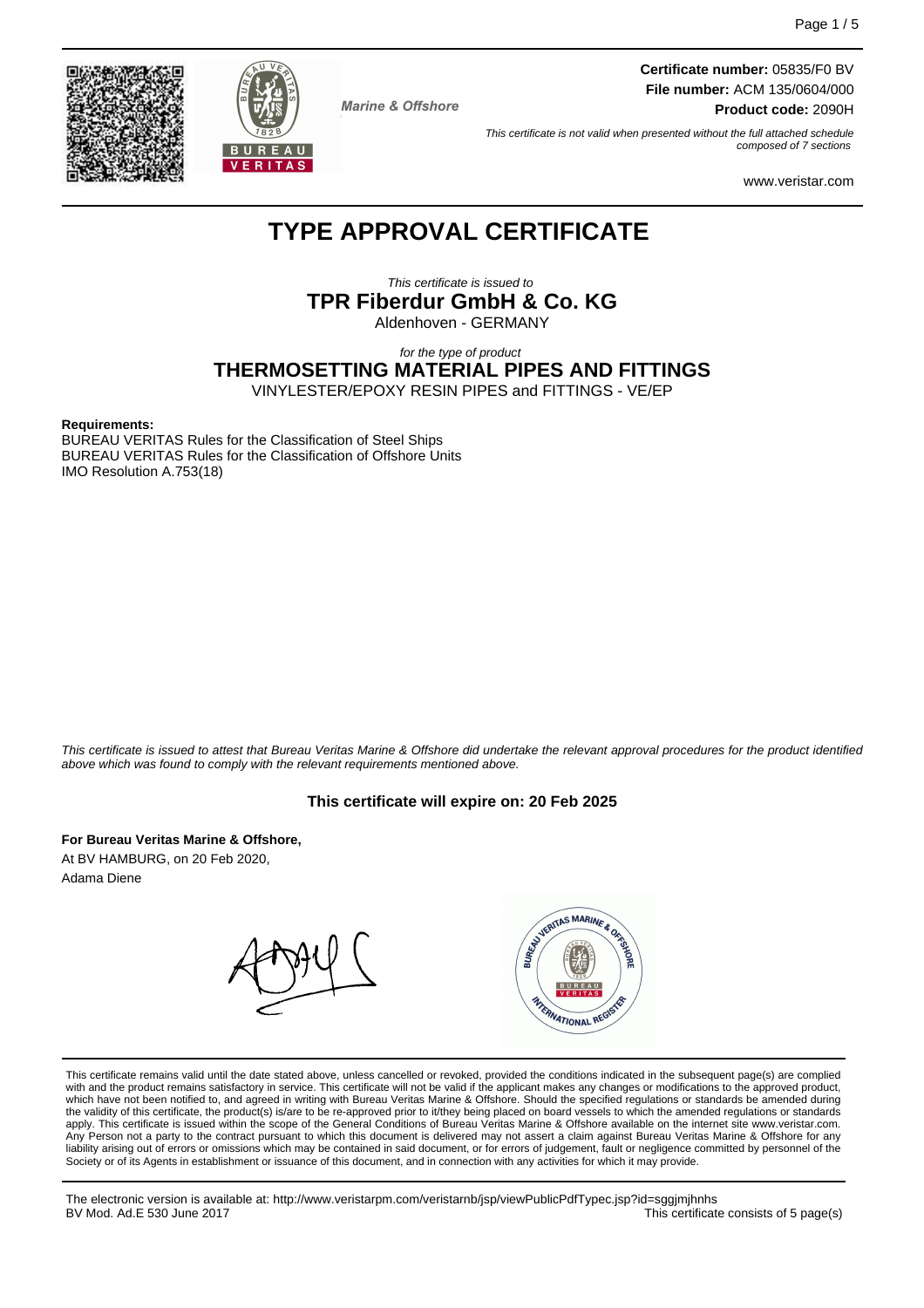# **THE SCHEDULE OF APPROVAL**

# **1. PRODUCT DESCRIPTION**

## **Vinylester/Epoxy Resin Pipes and Fittings - VE/EP**

- Fiberdur filament-wound pipes are manufactured from Vinylester resin (type GRVE) or epoxy resin (GREP) and glassfiber rovings in the filament-winding process.

- Fittings are elbows, tees, saddles, sockets, flanges.
- Connections between pipes and fittings are cylindrical, conical, plain end.
- Joints are bonded type, laminated type, mechanical couplings, flanged type, rubber seal lock joint.

### **1.1 Product names**

| <b>Conductive and non conductive</b> |                               |                              |                               |  |
|--------------------------------------|-------------------------------|------------------------------|-------------------------------|--|
| <b>GRVE=VE</b>                       | <b>GRE=EP</b>                 |                              | <b>Nominal Pressure (bar)</b> |  |
| <b>Glass reinforced Vinylester</b>   | <b>Glass reinforced Epoxy</b> | <b>Nominal Diameter (mm)</b> |                               |  |
| <b>VE</b>                            | EP                            |                              |                               |  |
| CS VE                                | CS EP                         | 25-800                       | 10                            |  |
| VE                                   | EP                            |                              |                               |  |
| CS VE                                | CS EP                         | 25-800                       | 16                            |  |
| <b>VE Fibermarine</b>                | EP Fibermarine                |                              |                               |  |
| CS VE Fibermarine                    | CS EP Fibermarine             | 25-800                       | 10                            |  |
| <b>VE Fibermarine</b>                | EP Fibermarine                |                              |                               |  |
| CS VE Fibermarine                    | CS EP Fibermarine             | 25-800                       | 16                            |  |
| VE Fibermarine HighLine              | EP Fibermarine HighLine       |                              |                               |  |
| CS VE Fibermarine HighLine           | CS EP Fibermarine HighLine    | 25-800                       | 16                            |  |

| <b>Conductive and non conductive</b> |                               |                              |                               |
|--------------------------------------|-------------------------------|------------------------------|-------------------------------|
| <b>GRVE=VE</b>                       | <b>GRE=EP</b>                 |                              |                               |
| <b>Glass reinforced Vinylester</b>   | <b>Glass reinforced Epoxy</b> | <b>Nominal Diameter (mm)</b> | <b>Nominal Pressure (bar)</b> |
| <b>VE</b>                            | EP                            |                              |                               |
| CS VE                                | CS EP                         | 900-1000                     | 10                            |
| VE Fibermarine                       | EP Fibermarine                |                              |                               |
| CS VE Fibermarine                    | CS EP Fibermarine             | 900-1000                     | 10                            |
| VE Fibermarine HighLine              | EP Fibermarine HighLine       |                              |                               |
| CS VE Fibermarine HighLine           | CS EP Fibermarine HighLine    | 900-1000                     | 10                            |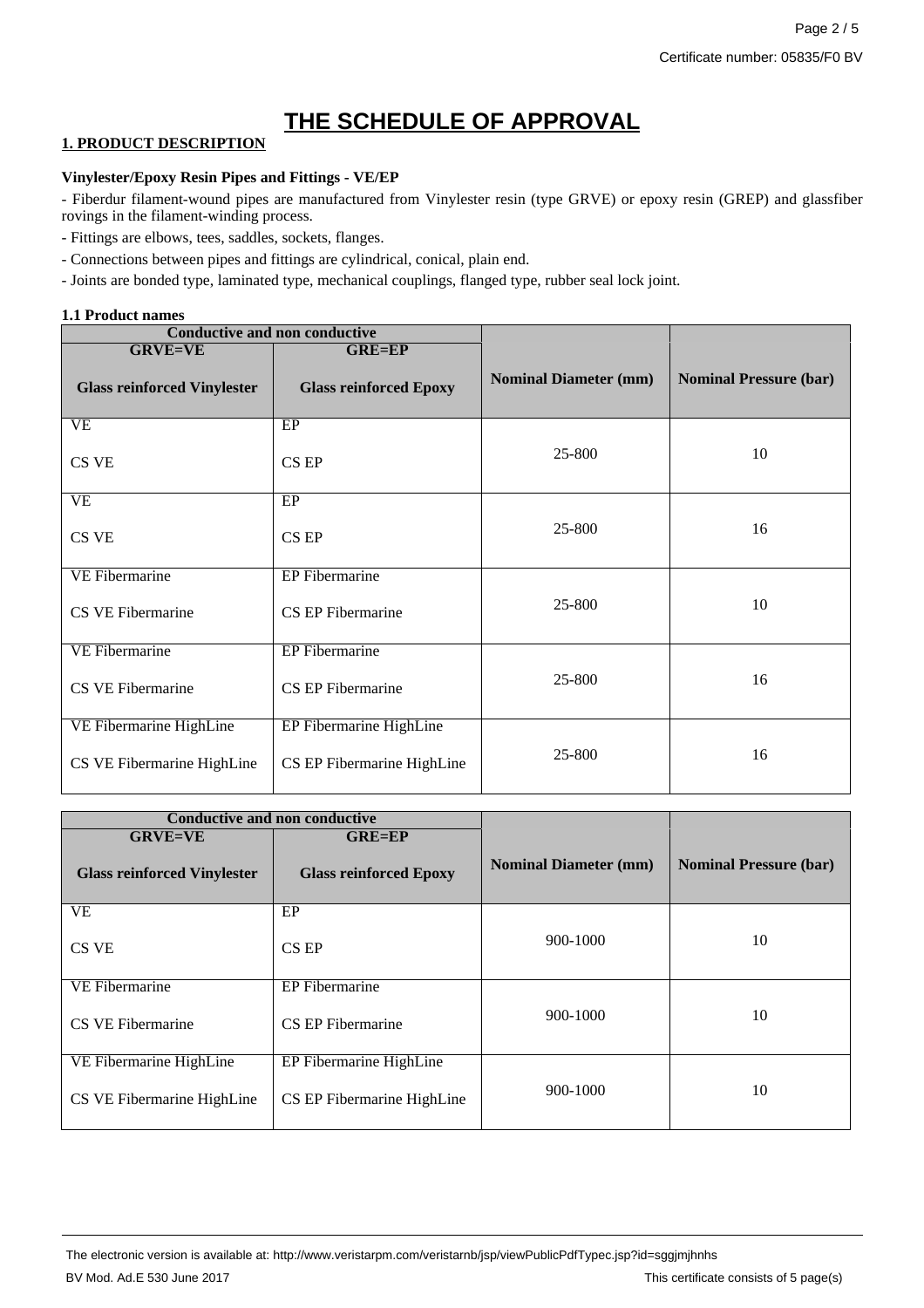## **Remarks:**

- − VE and EP 0,5mm liner, CS VE and CS EP 2,5 mm liner, All with topcoat of 0,3 mm.
- VE, CS VE, EP and CS EP with DN>100 are not collapse resistant.
- − The Fibermarine pipe withstand full vacuum, safety factor 3:1 (collapse pressure 3 bar).
- − The Fibermarine HighLine withstand full vacuum plus 3 bar outside pressure, safety factor 3:1 (collapse pressure 12bar).

#### **1.2 Wall-thickness reinforced (mm) excluding interior chemical resistant liner 0.5 mm/2.5 mm and topcoat 0.3 mm**

|                   | <b>VE 10 &amp; CS VE 10</b>        | <b>VE 16 &amp; CS VE 16</b> | VE Fibermarine 10, 16<br>CS VE Fibermarine 10, 16                | VE Fibermarine HighLine 16<br><b>CS VE Fibermarine HighLine 16</b>                |  |
|-------------------|------------------------------------|-----------------------------|------------------------------------------------------------------|-----------------------------------------------------------------------------------|--|
|                   | (mm)                               | (mm)                        | (mm)                                                             | (mm)                                                                              |  |
| <b>DN</b><br>(mm) | <b>EP 10 &amp; CS EP10</b><br>(mm) | EP 16 & CS EP 16<br>(mm)    | <b>EP Fibermarine 10, 16</b><br>CS EP Fibermarine 10, 16<br>(mm) | <b>EP Fibermarine HighLine 16</b><br><b>CS EP Fibermarine HighLine 16</b><br>(mm) |  |
| 25                | 1.6                                | 1.6                         | 1.6                                                              | 1.6                                                                               |  |
| 40                | $\overline{1.6}$                   | 1.6                         | $\overline{1.6}$                                                 | $\overline{1.6}$                                                                  |  |
| 50                | 1.6                                | 1.6                         | 1.6                                                              | 1.6                                                                               |  |
| $\overline{65}$   | 1.6                                | 1.6                         | 1.6                                                              | 1.9                                                                               |  |
| 80                | 1.6                                | 1.6                         | 1.6                                                              | 2,3                                                                               |  |
| 100               | 1.6                                | 1.6                         | 1.8                                                              | 2,9                                                                               |  |
| 125               | $\overline{2.0}$                   | $\overline{2.0}$            | 2.3                                                              | $\overline{3,6}$                                                                  |  |
| 150               | 1.6                                | 2.4                         | 2.7                                                              | 4,3                                                                               |  |
| 200               | 2.0                                | 3.2                         | 3.6                                                              | 5,7                                                                               |  |
| 250               | 2.4                                | 3.6                         | 4.5                                                              | 7.1                                                                               |  |
| 300               | $\overline{3.2}$                   | $\overline{4.8}$            | $\overline{5.3}$                                                 | 8.5                                                                               |  |
| 350               | 4.0                                | 5.6                         | 6.2                                                              | 9.9                                                                               |  |
| 400               | 4.0                                | 6.4                         | 7.1                                                              | 11.3                                                                              |  |
| 450               | $\overline{4.8}$                   | 7.2                         | $\overline{8.0}$                                                 | 12.7                                                                              |  |
| 500               | 4.8                                | 7.2                         | 8.8                                                              | 14.2                                                                              |  |
| 600               | 5.6                                | 8.8                         | 10.6                                                             | 17.0                                                                              |  |
| 700               | 6.4                                | 10.4                        | 12.4                                                             | 19.8                                                                              |  |
| 800               | 7.2                                | 12.0                        | 14.1                                                             | 22.6                                                                              |  |

|                              | <b>VE 10 &amp; CS VE 10</b><br>$(\mathbf{mm})$ | <b>VE Fibermarine 10</b><br><b>CS VE Fibermarine 10</b><br>(mm)            | <b>VE Fibermarine HighLine 10</b><br><b>CS VE Fibermarine HighLine 10</b><br>(mm)            |
|------------------------------|------------------------------------------------|----------------------------------------------------------------------------|----------------------------------------------------------------------------------------------|
| <b>DN</b><br>$(\mathbf{mm})$ | <b>EP 10 &amp; CS EP10</b><br>(mm)             | <b>EP Fibermarine 10</b><br><b>CS EP Fibermarine 10</b><br>$(\mathbf{mm})$ | <b>EP Fibermarine HighLine 10</b><br><b>CS EP Fibermarine HighLine 10</b><br>$(\mathbf{mm})$ |
| 900                          | 12.8                                           | 15.9                                                                       | 25.4                                                                                         |
| 1000                         | 14.4                                           | 7.6                                                                        | 28.3                                                                                         |

**1.3 Maximum service pressure in relation to the service temperatures according to the manufacturer's recommendation**

| <b>Service</b><br><b>Temperature</b><br>$({}^{\circ}C)$ | <b>VE 16, CS VE 16</b><br><b>VE Fibermarine 16</b><br><b>CS VE Fibermarine</b><br><b>VE Fibermarine Highline</b><br><b>CS VE Fibermarine Highline</b> | <b>EP 16, CS EP 16</b><br><b>EP Fibermarine 16</b><br><b>CS EP Fibermarine</b><br><b>EP Fibermarine Highline</b><br><b>CS EP Fibermarine Highline</b> | <b>VE 10, CS VE 10</b><br><b>VE Fibermarine 10</b> EP Fibermarine 10 | <b>EP 10, CS EP 10</b><br>CS VE Fibermarine   CS EP Fibermarine |
|---------------------------------------------------------|-------------------------------------------------------------------------------------------------------------------------------------------------------|-------------------------------------------------------------------------------------------------------------------------------------------------------|----------------------------------------------------------------------|-----------------------------------------------------------------|
| $-40/+65$                                               |                                                                                                                                                       |                                                                                                                                                       |                                                                      |                                                                 |
| $+80$                                                   |                                                                                                                                                       |                                                                                                                                                       |                                                                      |                                                                 |
| $+95$                                                   |                                                                                                                                                       |                                                                                                                                                       |                                                                      |                                                                 |

**1.4 Materials: Raw material as per manufacturer's specification**

## **2. DOCUMENTS AND DRAWINGS**

#### **Catalogue Fiberdur Product Data 2017**

- Product specification
- Description of fabrication process
- Quality control arrangement
- Instructions for handling, installation and bonding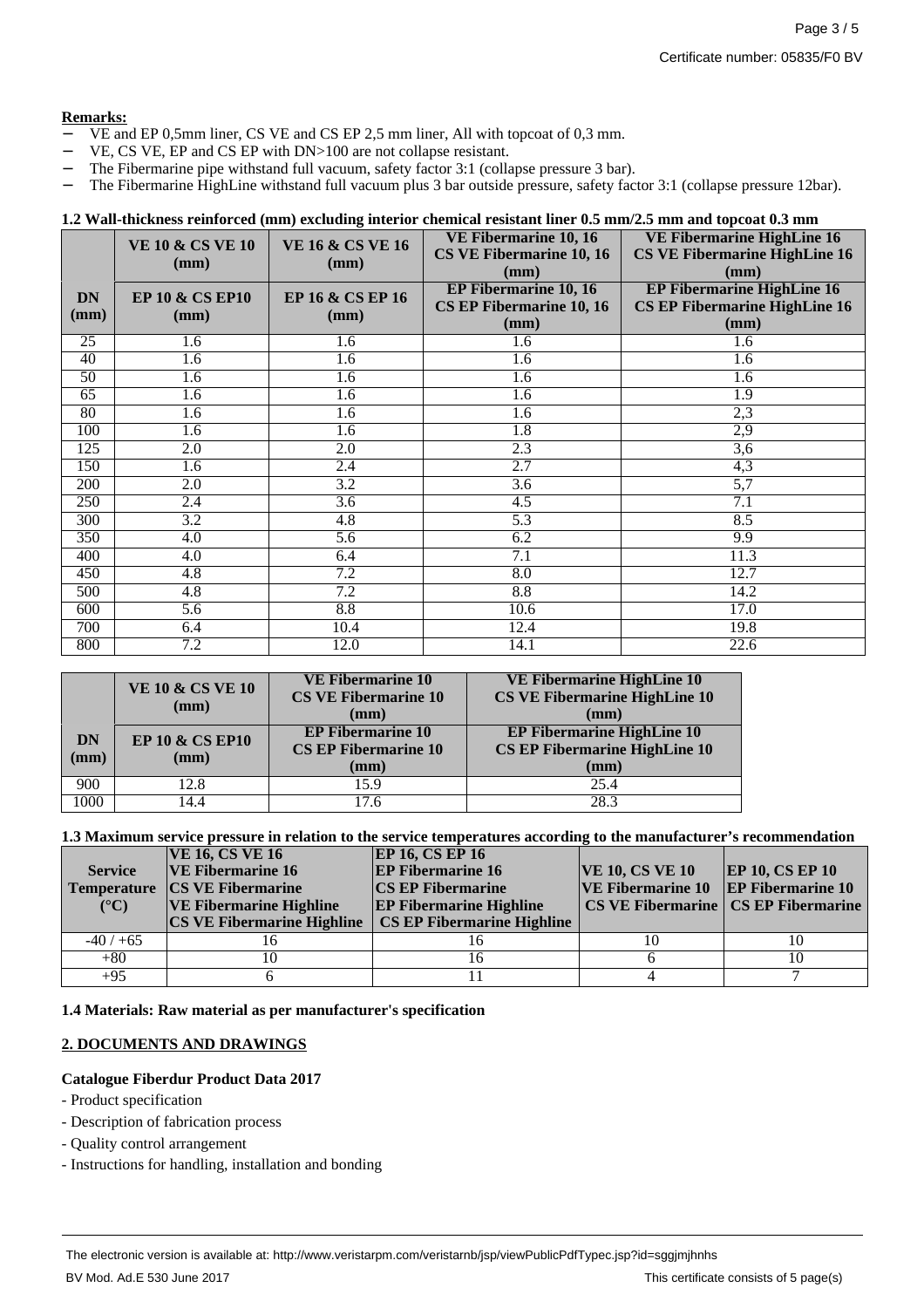# **3. TEST REPORTS**

- 3.1 Tests carried out:
- Internal pressure resistance test per report MP 2/7108-85 of 17/06/1994 from TÜV
- Fire resistance test per report 027 A/96/CI/R 102 of 28/03/1996 from GERBAM
- Flame spread test per report LAB1B950008F of 04/01/1996 from BV
- 3.2 Fire endurance tests L3 according to IMO resolution A.753:

- Fire endurance test for Fiberdur DN 200 VE16 pipe spool with a conical adhesive bonded joint per report 2008-Efectis-R0248 of April 2008 from Efectis Nederland BV.

- Fire endurance test for Fiberdur DN 200 EP16 and DN 500 pipe spool with a conical adhesive bonded joint per report 2011- Test reports R1026 (2011) and R1027 (2011) from Efectis Nederland BV.

- Fire endurance test on epoxy , Test conducted by Efectes The Netherlands: Test reports R1026 (2011) and R1027 (2011)
- 2016-Efectis-R001549 TPR Fiberdur GmbH rnp , EP DN 50
- 2016-Efectis-R001607 TPR Fiberdur GmbH rnp, VE DN50
- 2016-Efectis-R001615 TPR Fiberdur GmbH rnp EP DN 100
- 2016-Efectis-R001618 TPR Fiberdur GmbH rnp, VE DN 100
- 2016-Efectis-R001623 TPR Fiberdur GmbH rnp, EP DN 25
- 2016-Efectis-R001624 TPR Fiberdur GmbH rnp, VE DN 25
- 3.3 Flame Spread ASTM D635-06

- Flame spread test according to ASTM D635-06 for Fiberdur VE per report 102010.50/07.171 from Sintef NBL.

- Flame spread test according to ASTM D635-06 for Fiberdur EP per report 102010.50/11.074 from Sintef NBL.

3.4 Pressure test:

- Test Report Nr. April 2010 / nr. 01: Endurance test (1000 hours) according ASTM 1598 for VE 20 elbow, T-pipe DN250 and reducer DN250/150 & DN400/250 at internal pressure 50 bar at 65 °C.

- Test Report Nr. April 2010 / nr. 02: Endurance test (1000 hours) according ASTM 1598 for pipe and fitting VE 16 DN250 at internal pressure 43 bar at 65 °C.

- Test Report Nr. Oct 2008 / nr. 01: Medium term test according to ASTM D 1598 for VE 16 pipe DN400 and T-pipe DN150 & DN200 at internal pressure 43 bar at 65 °C.

## **4. APPLICATION / LIMITATION**

4.1 Pipes and fittings are approved for use in locations according to Pt C, Ch 1, App 3 of BUREAU VERITAS Rules or Appendix 4 of IMO Resolution A.753 (18) when the abbreviations "O or NA" are specified and for the level 3 piping system.

4.2 These pipes cannot be used in hazardous areas.

4.3 Detailed drawings of each system are to be submitted for review of compliance with the Rules and the applicable regulations.

4.4 The pipe and fittings assembly is to be carried out in accordance with the manufacturer's instructions and the person performing these tasks is to be qualified to the satisfaction of the Society Surveyors.

4.5 Pipes and fittings have not been type tested for smoke generation and toxicity.

## **5. PRODUCTION SURVEY REQUIREMENTS**

5.1 The products are to be supplied by **TPR Fiberdur GmbH & Co. KG** in compliance with the type described in this certificate and in compliance with the requirements stated on the front page of this certificate.

5.2 This type of product is within the category HBV of BUREAU VERITAS Rule Note NR 320 and as such does not require a BV product certificate.

5.3 **TPR Fiberdur GmbH & Co. KG** has to make the necessary arrangements to have its works recognized by Bureau Veritas in compliance with the requirements of NR 320 for HBV products:

**Places of Production TPR Fiberdur GmbH & Co. KG Aldenhoven GERMANY**